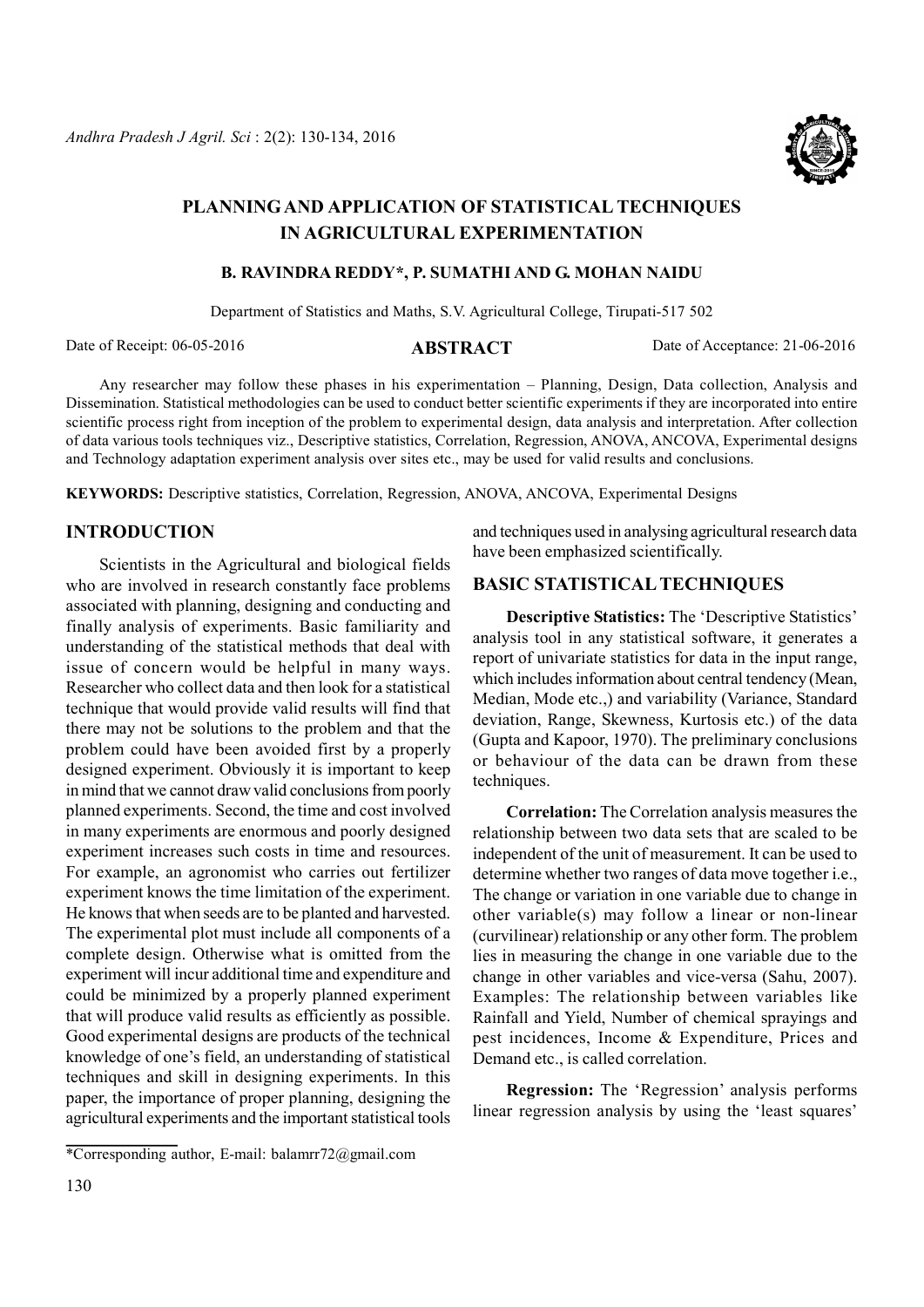method to fit a line through a set of observations. You can analyse how a single dependent variable is affected by the values of one or more independent variables. When all independent variables are assumed to affect the dependent variable in a linear fashion and independently of one another, the procedure is called multiple linear regression analysis.

In regression analysis independent variable is also known as regressor or predictor or explanatory variable while dependent variable is also known as regressed or explained variable. Similarly, in regression analysis one of the two variables is identified as cause and the other is effect. Hence, regression models are also known as cause and effect models (Sarma et al., 2013). For example, one can analyze how grain yield of barley is affected by factors like ears per plane, ear length (in cms), 100 grain weight (in gms) and number of grains per ear. Further in regression analysis, the value of the dependent variable for a given value of the independent variable can be estimated.

# DIAGNOSTIC ANALYSIS OF REGRESSION

The  $\mathbb{R}^2$  value is the commonly used measure of the adequacy of the linear model. We can test for its statistical significance with the help ANOVA and understand the pvalue. Now the question arises for the researcher. If the regression model is used to predict the values of Y at the know values of X, will these estimates match with the actual Y values or will there be any difference? If so what would be the average error? The Software's (Excel/ SPSS) resolves these issues as a part of the regression analysis by selecting the Residuals and residual plots, Line fit plot, and the Normal probability plots (Q-Q plots).

Residuals and residual plots: The difference between the actual and the predicted value of Y form a given model is called the residual. If the model is a good fit to the data, we can expect these residuals to be close to zero. However they do differ and software shows these differences in the form of residual output. Software also provides the plot of these standardized residuals.

Line fit plot: The plot of the actual and predicted values obtained from the regression model is shown in line fit graph. This is useful to judge the adequacy of the model. If many of the predicted values differ from the actual values we may consider the model is not good representative of the relationship.

Normal probability plots (Q-Q plots): The Normal probability plots are used to test the normality of a data which is one of the assumptions in regression analysis. It is a plot of the observed data against the normal quartiles. If the data has truly come from a normal population, we can expect a linear fit between normal quartiles and observed values. This method works well when the number of values is moderately large (Kachigan Sam Kash, 1986).

Covariance: The term 'Covariance' is a measure of the relationship between two ranges of data. It can be used to determine whether two ranges of data move together, i.e., whether large values of one set are associated with large values of the other (positive covariance), whether small values of one set are associated with large values of the other(negative covariance), or whether values in both sets are unrelated(covariance near zero).

ANOVA: The 'Analysis of Variance (ANOVA)' is a powerful statistical tool for tests of significance. ANOVA is the 'separation of variance ascribable to one group of causes from the variance ascribable to other group'. By this technique the total variation in the sample data is expressed as the sum of its non-negative components where each of these components is a measure of the variation due to some specific independent source or factor or cause. The ANOVA consists of the estimation of the amount of variation due to each of the independent factors (causes) separately and then comparing these estimates due to assignable factors (causes) with estimate due to chance factor (causes), the later being known as experimental error or simply error.

ANCOVA: The 'Analysis of Covariance (ANCOVA)' simultaneously examines the variances and covariance's among selected variables such that the treatment effect on the character of primary interest is more accurately characterized than by use of analysis of variance only. Analysis of covariance requires measurement of the character of primary interest plus the measurement of one or more variable known as covariates. It also requires that the functional relationship of the covariate with the character of primary interest is known beforehand. The ANOVA and ANCOVA tools will be used in all Basic and Factorial designs.

### EXPERIMENTAL DESIGNS

Any scientific investigation involves formulation of certain assertions (or hypotheses) whose validity is examined through the data generated from an experiment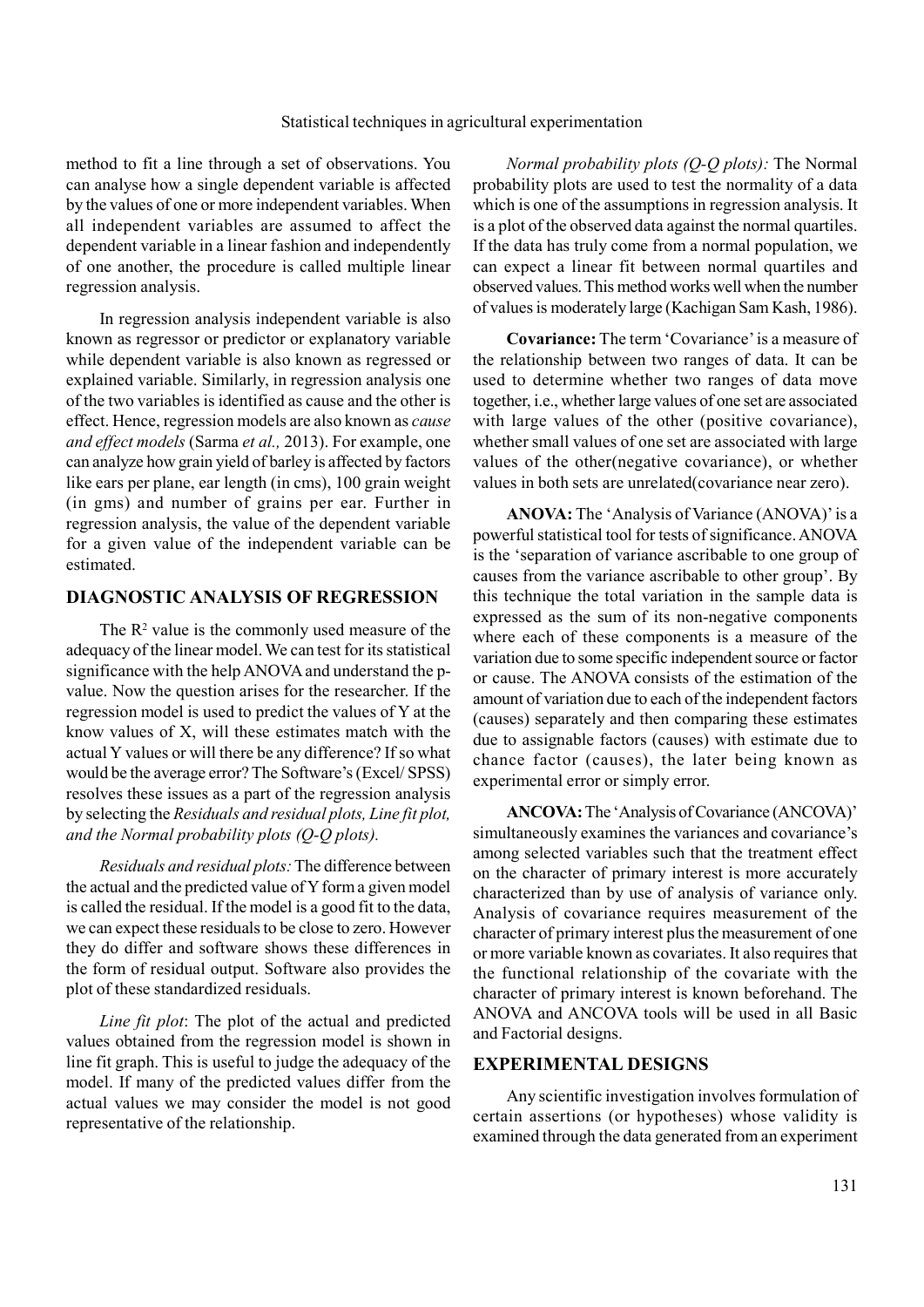conducted for the purpose. Thus experimentation becomes an indispensable part of every scientific endeavour and designing an experiment is an integrated component of every research programme. Three basic techniques (principles) fundamental to designing an experiment are replication (repetition of the treatment under investigation), local control (homogeneous blocking), and randomization (random allocation of the treatments to experimental units). Whereas the first two help to increase precision in the experiment, the last one is used to decrease bias (Nigam and Gupta, 1979).

Based on these principles, the widely used experimental designs are; Completely Randomized Design (CRD), Randomized Complete Block Design (RCBD), Spilt Plot Design (SPD) and Factorial Designs with RCBD.

#### Completely Randomized Design (CRD):

Designs are usually characterized by the nature of grouping of experimental units and the procedure of random allocation of treatments to the experimental units. In a completely randomized design the units are taken in a single group. As far as possible the units forming the group are homogeneous. This is design in which only randomization and replication are used. There is no use of local control here. The source of variation in this design is due to treatment and error.

### Randomized Complete Block Design (RCBD):

When the experiments require a large number of experimental units, the experimental units may not be homogeneous, and in such situations CRD cannot be recommended. When the experimental units are heterogeneous, a part of the variability can be accounted for grouping the experimental units in such a way that experimental units within each group are as homogeneous as possible. In RCBD, the treatments are then allotted randomly to the experimental units with each group (or block). The principle of first forming homogeneous groups of the experimental units and then allotting at random each treatment once in each group is known as local control. This results in an increase in precision of estimates of the treatment contrasts due to the fact that error variance that is a function of comparisons within blocks is smaller because of homogeneous blocks. If the number of experimental units within each group is same as the number of treatments and if every treatment appears precisely once in each group then such an arrangement is called a *randomized complete block design*. The source of variation in this design is due to blocks (replications), treatments and error.

#### Spilt Plot Design:

In conducting experiments, sometimes some factors have to be applied in larger experimental units while some other factors can be applied in comparatively smaller experimental units. Further some experimental materials may be rare while the other experimental materials may be available in large quantity or when the levels of one (or more) treatments factors are easy to change, while the alteration of levels of other treatment factor are costly, or time-consuming. One more point may be that although two or more different factors are to be tested in the experiment, one factor may require to be tested with higher precision than the others. In all such situation, a design called the split plot design is adopted.

A split plot design is a design is with at least one blocking factor where the experimental units within each block are assigned to the treatment factor levels as usual and in addition, the blocks are assigned at random to the levels of a further treatment factor. The designs have a nested blocking structure. In a block design, the experimental units are nested within the blocks, and a separate random assignment of units to treatments is made within each block. In a spilt plot design, the experimental units are called spilt-plots (or sub-plots), and are nested within whole plots (or main plots).

In split plot design, plot size and precision of measurement of effects are not the same for both factors, the assigning a particular factor to either the main plot or the sub-plot is extremely important.

The source of variation in this design is due to Replication, Main plot treatment (A), Main plot error (E1), Sub-plot treatment (B), Interaction (A x B), Sub-plot error (E2).

#### Factorial Designs:

The factorial experiment designs are particularly useful in experimental situations which require the examination of the effects of varying two or more factors. In a complete exploration of such situation it is not sufficient to vary one factor at a time, but that all combinations of the different factor levels must be examine in order to elucidate the effect of each factor and the possible ways in which each factor may be modified by the variation of the others. In the analysis of the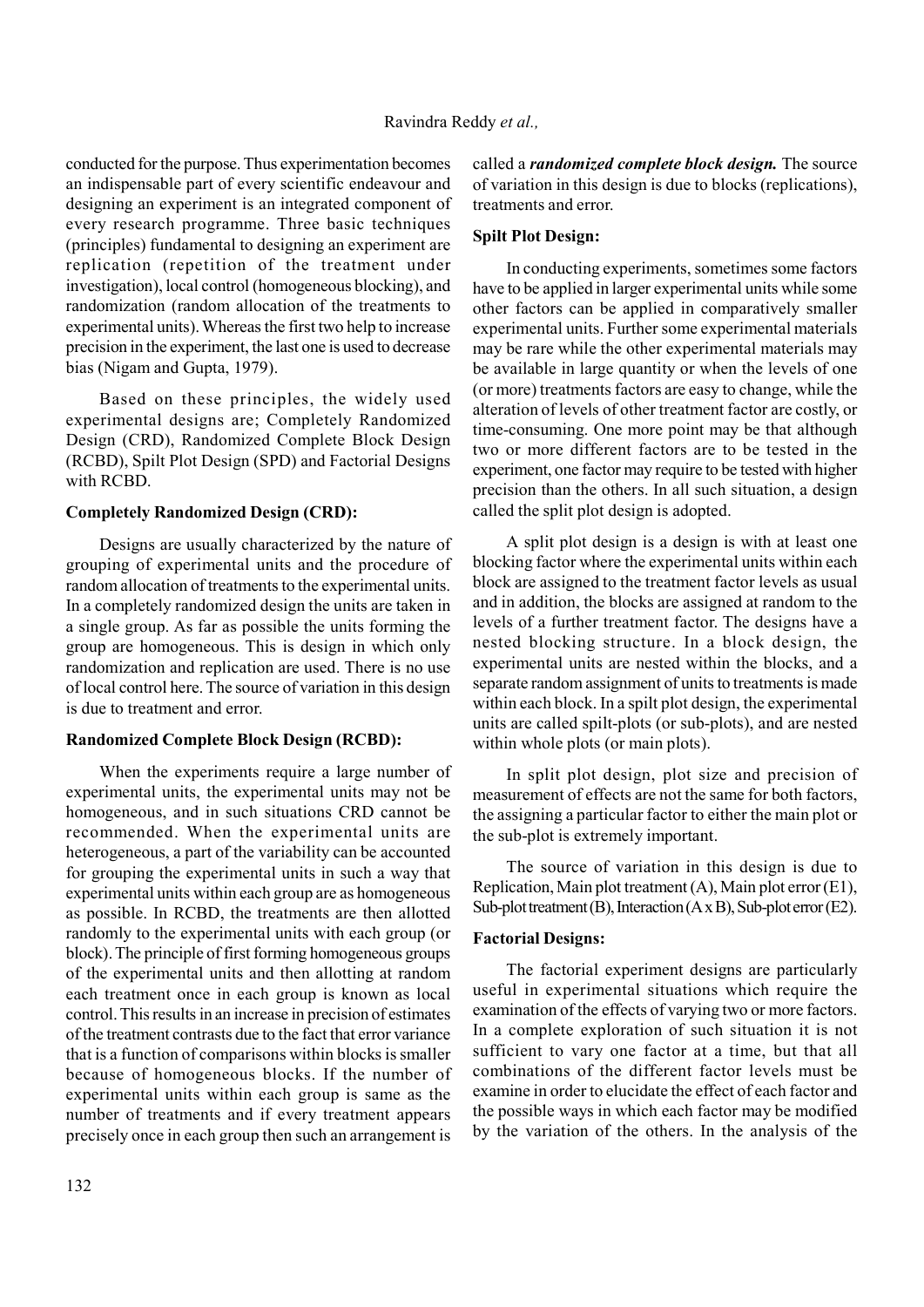experimental results, the effect of each factor can be determine with the same accuracy as if only one factor had been varied at a time and the interaction effects between the factors can also be evaluated. For example consider three fertilizers (factors) N, P, K with two dosages (levels) forms a  $2<sup>3</sup>$  -factorial experiment. The factorial experiments general conducted in RCBD layout.

The source of variation in the above example is due to blocks(or replicates), Main effects of N, P and K, Interaction effects of  $N \times P$ ,  $N \times K$ ,  $P \times K$ , Interaction effect of  $N \times P \times K$  and Error.

# Technology Adaptation Experiment analysis over sites (OR) Groups of Experiments:

Technology adaptation experiments are designed to estimate the range of adoptability of new production technologies, where adaptability of a technology at a given site is defined in terms of its superiority over other technologies compared simultaneously at that site. The primary objective of such a trial is to recommend one or more new practices that are an improvement upon or can be substituted for, the currently used farmers' practices (Gomez and Gomez, 1984). Thus, a technology adaptation experiment has three primary features.

- The primary objective is the identification of the range of adaptability of a technology. A particular technology is said to be adapted to a particular site if it is among the top performers at that site. Furthermore, its range of adaptability includes areas represented by the test sites in which the technology has shown superior performance.
- The primary basis for selecting test sites is representation of a geographical area. The specific sites for the technology adaptation experiments are purposely selected to represent the geographical area, or a range of environments, in which the range of adaptability of technology is to be identified. Such areas are not selected at random. In most cases, these test sites are research stations in different geographical area. However, when such research stations are not available, farmers' fields are sometimes used as test sites.
- The treatments consist mainly of promising technologies. Only those technologies that have shown excellent promise in at least one environment (e.g. selection from a preliminary evaluation

experiment) are tested. In addition, at least one of the treatments tested in usually a control, which represents either a no-technology treatment (such as no fertilizer application or no insect control) or a currently used technology(such as local variety).

Two common examples of technology adaptation experiments are crop variety trials or a series of fertilizer trials at different research station in a region or country. For the variety trials, a few promising newly developed varieties of a given crop are tested at several test sites and for several crop results of such trials are used as the primary basis for identifying the best varieties as well as the range of adaptability of each of these varieties. For fertilizer trails, on the other hand several fertilizer rates may be tested at different test sites and for several crop seasons – in order to identify groups of sites having similar fertilizer responses.

Because technology adaptation experiments are generally at a large number of sites, the size of each trial is usually small and its design simple. Thus the two most commonly used designs are randomized complete block and split-plot design.

Technology adaptation experiments at a series of sites generally have the same set of treatments and use the same experimental design, a situation that greatly simplifies the required analysis. Data from a series of experiments at several sites are generally analysed together at the end of each crop season to examine the treatment X site interaction effect and the average effects of the treatments over homogeneous sites. These effects are the primary basis for identifying the best performers, and their range of adaptability among the different technologies tested.

Analysis procedure: For variety trial in RCBD or analysis for groups of experiments following steps are to be followed.

- Step 1: Construct an outline of combined analysis of variance over years or for places or environment, based on the basic design used. For example variety adoption trial at m sites (places) involving seven rice varieties tested in RCBD based on grain yield.
- Step 2: Perform usual analysis for variance for the given data. The analysis can be performing m sites separately. This may be done either in SPSS, SAS or EXCEL software.